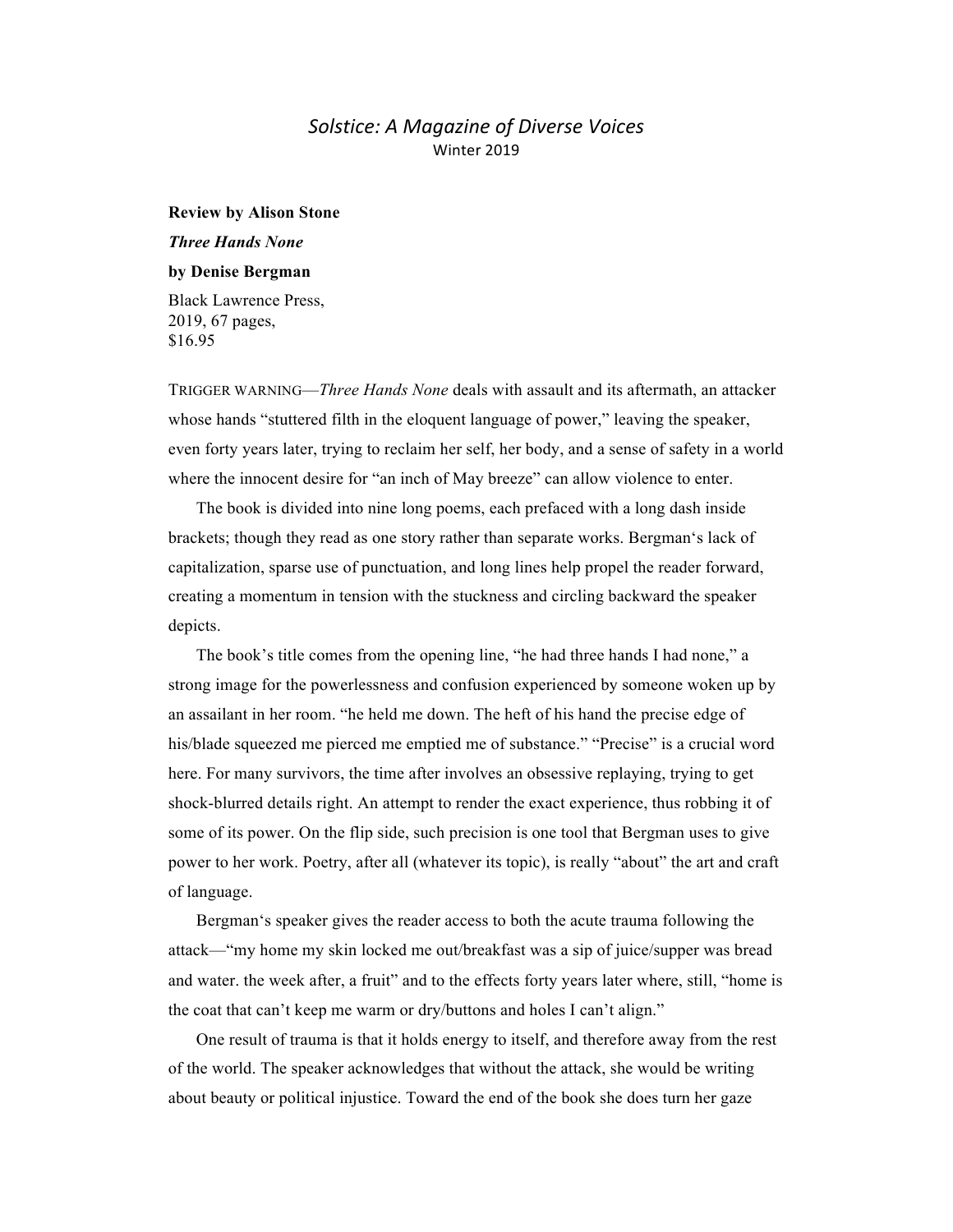outward, connecting what happened to her with other abuses. This is the weakest part of the book, with Bergman's language becoming less compelling and original:

materials are every woman and everywoman a fist is raised. a roar is born a rumble in the distance material is the eclipsed sun behind a sudden drone look at aggression's lustful desire

She addresses this theme more effectively in a later section:

forget containment confinement. the pause hobbles its bent hobo stick about to snap from the unwieldy bag of bones. bones on the border nettled with Arizona cactus thorns. bones in an alley pierced with hypodermic needles. bones of a famine bones of a sanction bones of blockaded antibiotics bones of withheld vaccine. bones of the Disappeared…

Many books have a "wow" poem or stanza, something a reviewer can quote to convey the work's achievement. *Three Hands None* is a different type of poetry. Lines, images, and questions circle back—a chorus rather than a series of solos. A tapestry. A palimpsest. A whole greater than the sum of its parts.

We are a society in love with the happy ending, the "stronger at the broken places" fable. As a psychotherapist with decades working with trauma survivors, I agree with Bergman—even though healing is possible, the wound is neither erased nor necessarily transformed into asset. Her speaker can "parent" and defend her injured twenty-year-old self, but this amounts to working around the damage: "I say tell every lover you scream in your sleep they mustn't/touch you when you scream in your sleep."

While viruses such as chicken pox or measles bestow lifelong immunity, the virus of gender-based violence does not. Some time after the attack, the speaker finds a stranger at her door, penis exposed. Another assailant could be watching her. Another assault could happen any time. Someone seeking a solution to all this in Bergman's poems will be disappointed. Poets can bear witness, but the horrors of our world, the abuses of power, continue. So does the seeming randomness of luck. Bergman's narrator had adopted a puppy; during the attack, the dog barks, interrupting what would clearly have been a rape (and possible murder.) Bergman acknowledges this by ending the book with the line "but for the dog." Lacking answers and false optimism, what then, does Bergman give the